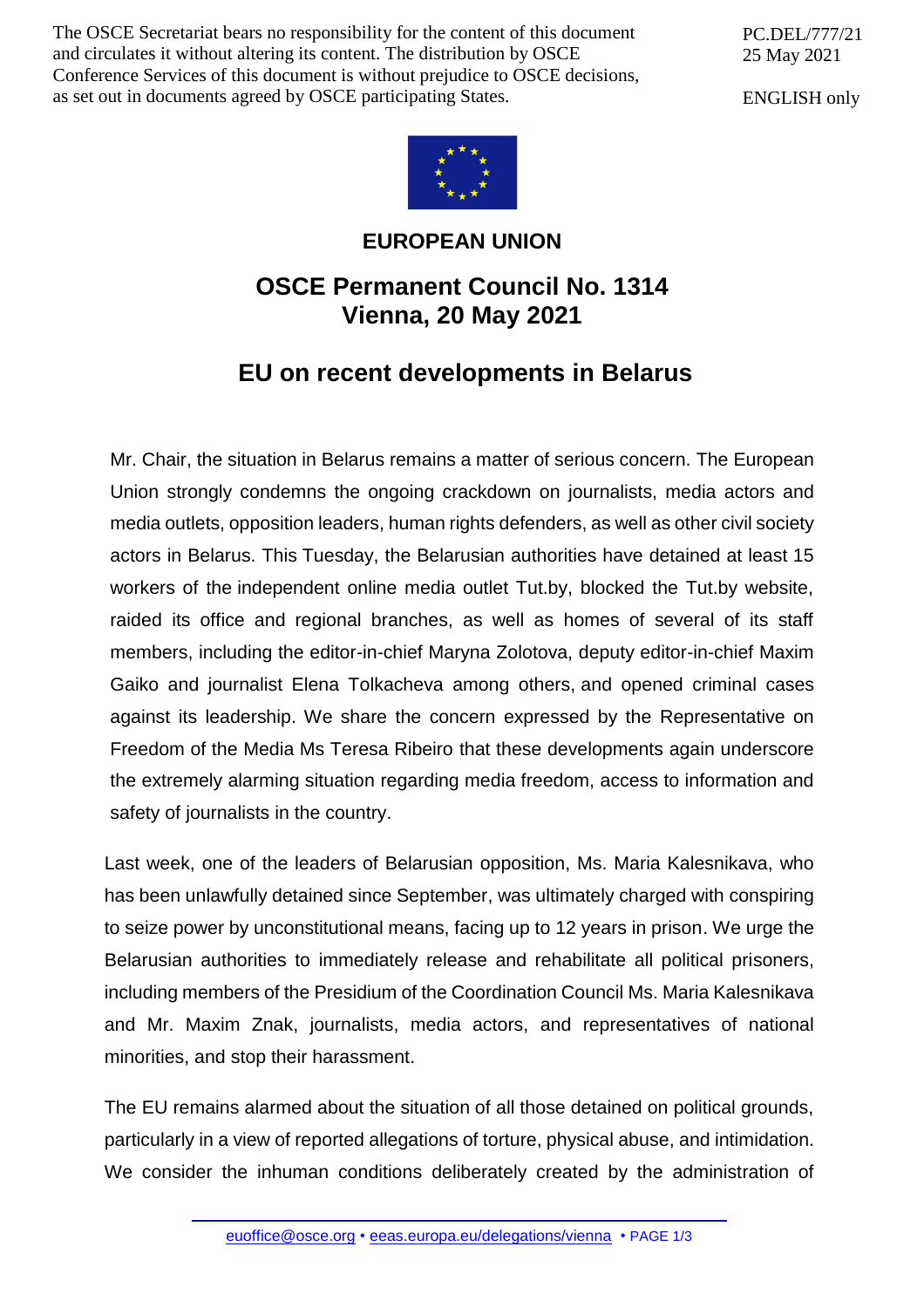detention facilities as yet another attempt to intimidate Belarusian civil society. Such practices utterly contradict the core international obligations and commitments endorsed by Belarus, including in the OSCE.

Moreover, it is highly concerning that the proceedings in politically motivated criminal cases are increasingly marred by disrespect for the basic rights of the detained. The court irregularities, including the lack of transparency in judicial proceedings; confidentiality in contacts with lawyers, and public access to the court hearings as well as the growing pressure on lawyers violate the right to a fair and public trial, further eroding trust in the Belarusian judicial system.

We urge the Belarusian authorities to thoroughly investigate all accusations of torture, physical coercion, and intimidation, and ensure a fair and public trial of all subjected to criminal proceedings. In this regard, we call upon the Belarusian authorities to cooperate with the Office for Democratic Institution and Human Rights, which has offered its expertise to assist Belarus in increasing respect for human rights and strengthening democratic institutions, including by monitoring trials and reviewing legislation.

The EU reiterates its call on the Belarusian authorities to observe their OSCE and other international commitments related to the freedom of assembly, freedom of expression, and freedom of association. Against this backdrop, we regret that the law on "Countering Extremism" has been adopted without proper public consideration and will enter into force on 16 June. This law provides authorities with wide-range instruments to arbitrarily target and intimidate Belarusian civil society, having a devastating impact on civil rights in Belarus, by de facto banning the work of organised civil society actors.

We endorse the RFOM Ms Ribeiro's assessment that the prosecution of independent media in Belarus, including Intex-press and Hrodna.life, on the pretext of countering extremism, dangerously curtails journalists' reporting. We reiterate Ms Ribeiro's call on the authorities to stop harassing journalists and release all those imprisoned, including Ms Lyubov Kasperovich, a journalist with Tut.by, Mr Alexander Burakov, a freelance reporter for Deutsche Welle, Mr Vladimir Laptsevich, a journalist with online news portal Mogilev Region and Ms Tatyana Kapitonova, a freelance photojournalist.